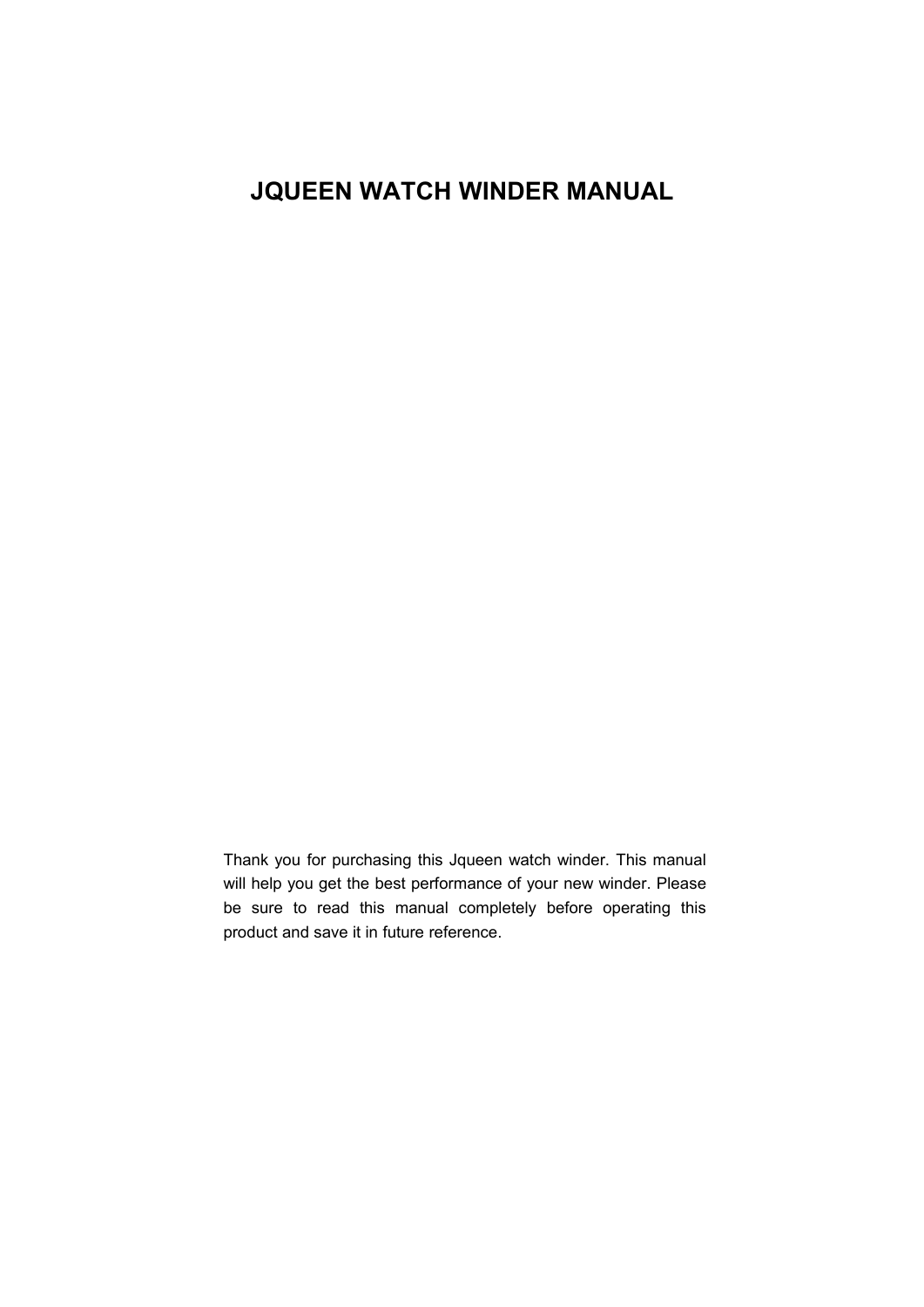#### **1. INTRODUCTION**

This watch winder is designed to keep your valuable mechanical watch on the move when you are not wearing it and wake sure your timepiece's movement keeps wound of their need automatically.

#### **2. FEATURES**

• Mode1: OFF

• Mode2: Rotate 4 minutes 30 second Clockwise. Rest for 55 minutes 30 second. Repeat.

• Mode3: Rotate 4 minutes 30 second Counter-Clockwise. Rest for 55 minutes 30 second. Repeat.

• Mode4: Rotate 4 minutes Clockwise. Rest for 26 minutes.

Rotate 4 minutes Counter-Clockwise. Rest for 26 minutes. Repeat. • Mode5: Rotate 6 minutes Clockwise. Rest for 24 minutes. (work

4 hours, rest 8 hours), Rotate 4 minutes 30 second Counter- Clockwise. Rest for 55 mintutes 30 second (work 4 hours, rest 8 hours).

• 5 direction of rotation modes: OFF, Clockwise Mode ; Counter-Clockwise Mode ; alternating and Clockwise + Counter- Clockwise Mode

• Ultra-quiet motor with optimal 7.5 turns (+-0.5 turns) per minute

• Pre-engineered 'rest & sleep cycle' to protect the mainspring of your watch from over-winding

• Powered by 3V 1.2A power cable (included)

• Fully by handcrafted this product is with coated and polished multi-layers lacquer exterior and deluxe faux leather lined interior.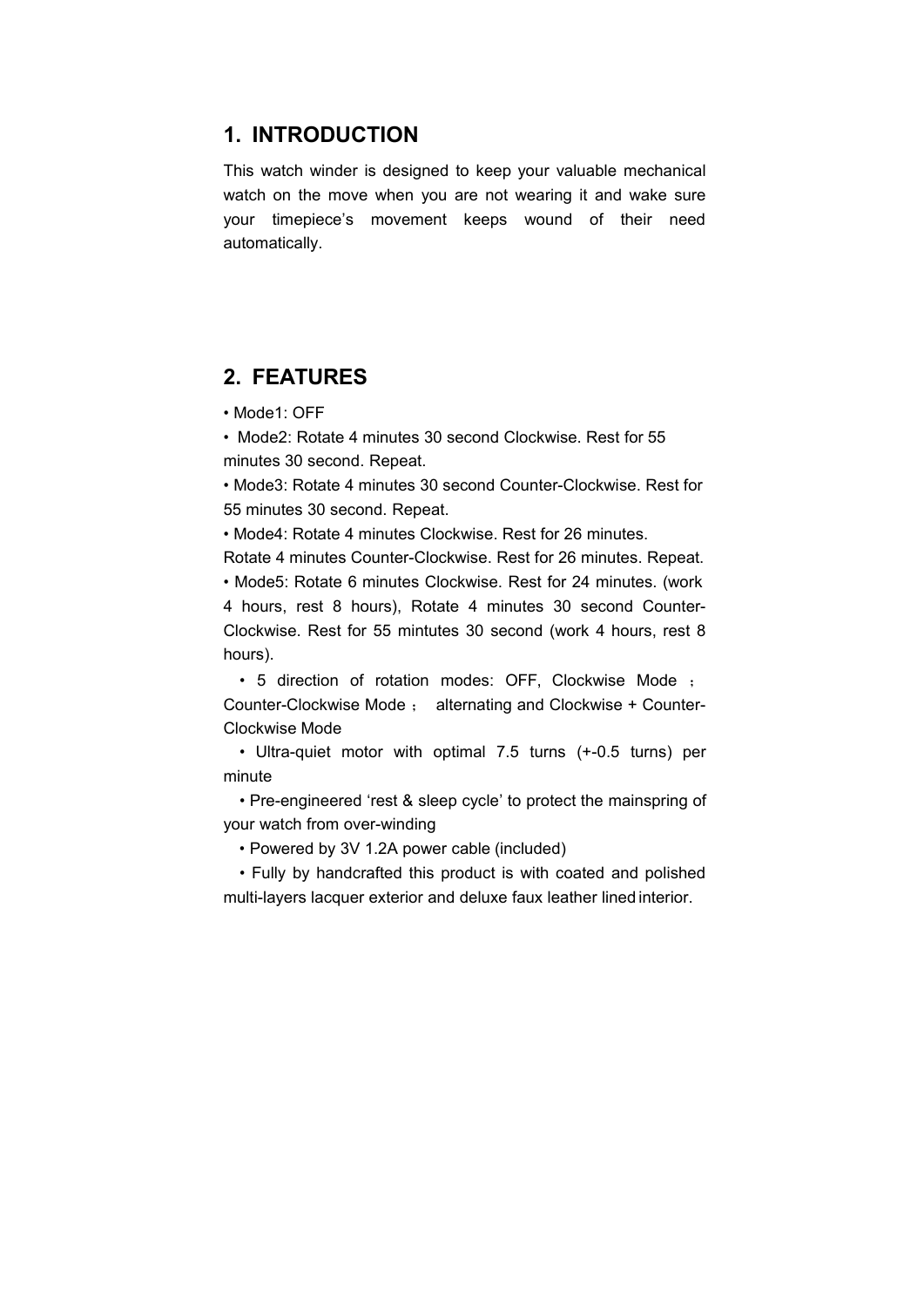## **3. OPERATION**

Step 1- Choose a position where your watch winder can stand safely and upright, make sure it on a horizontal surface in order to allow the optimum operation.

Step 2- Remove the cushion from the watch winder. After inserting your watch (watch dial facing outwards) on the cushion,

Step 3- Plug the 3V 1.2A power adapter into the backside of watch winder.

Step 4- Select rotation direction mode your watch requires. You

can choose clockwise( $\bigcirc$ ), counter- clockwise( $\bigcirc$ ), alternately

clockwise/ counter-clockwise( $\bigcirc$ ) or Clockwise +

Counter-Clockwise ( $\Omega$ ) on the controller panel. Your watch manufacturer can provide the guidance here. As a suggestion, you can always select the alternating setting.

To stop the winder rotating, turn the controller to "OFF" position.

## **4. POWER SUPPLY SPECIFICATIONS**

• Power adapter: 100V-240V, 50 / 60 Hz Input, 3V 1.2A Output

## **5. MAINTENANCE AND CARE**

• Use a microfiber cloth or lint-free cloth to clean the watch winder surface with circular movements. Do NOT placing your winder in direct sunlight.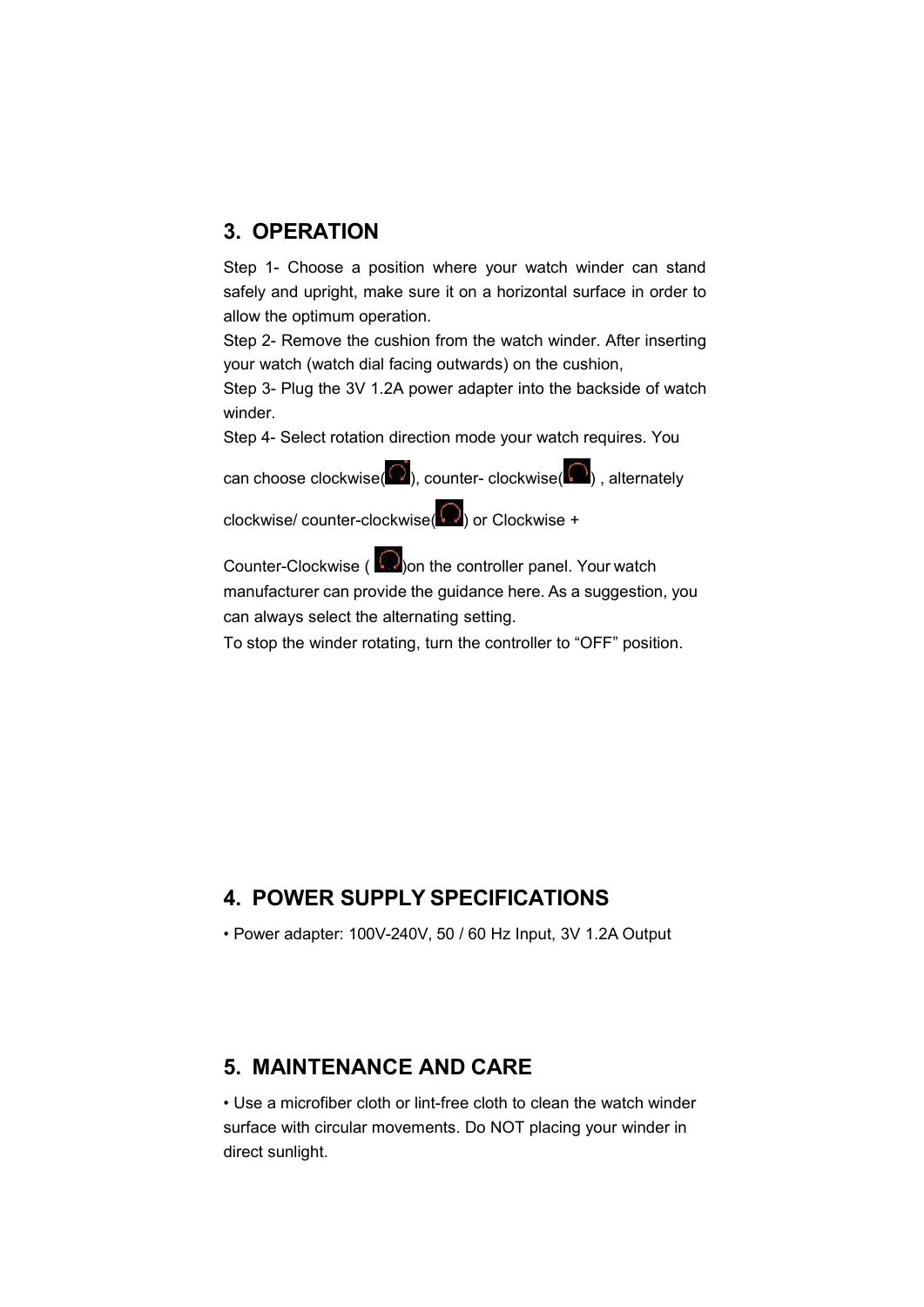• Clean the interior regularly with a brush by brushing in the direction of the grain. DO NOT use vacuum cleaners or anywet cleaning tools.

• The motor and electronic pats do not require any maintenanceto ensure the fault-free functions

#### **6. NOTES**

• Before operating the watch winder, please contact your watch manufacturer for the information of TPD (turns per day) and rotation direction requirement of your watch.

• Please remove the power adapter when the watch winder is not used for a long time.

• Please turn off the watch winder before inserting or removing the watch.

• Please DO NOT block the rotator when the watch winder is moving.

• Keep children under 8 years of age away from the watch winder and power cables. Children shall not play with the units.

• Keep the watch winder away from the high magnetic object.

• Specifications subject to change without notice in accordance with our policy of continuous product improvement.

## **8. WARRANTY**

• Our watch winder is warranted for 18 months against any defect in manufacturing and material, starting from the date of original purchase, which is only valid against presentation of the proof of purchase or valid receipt.

• This warranty shall not apply to the damages caused by:

(a) The product normal wear, such as increased noise, cuts,